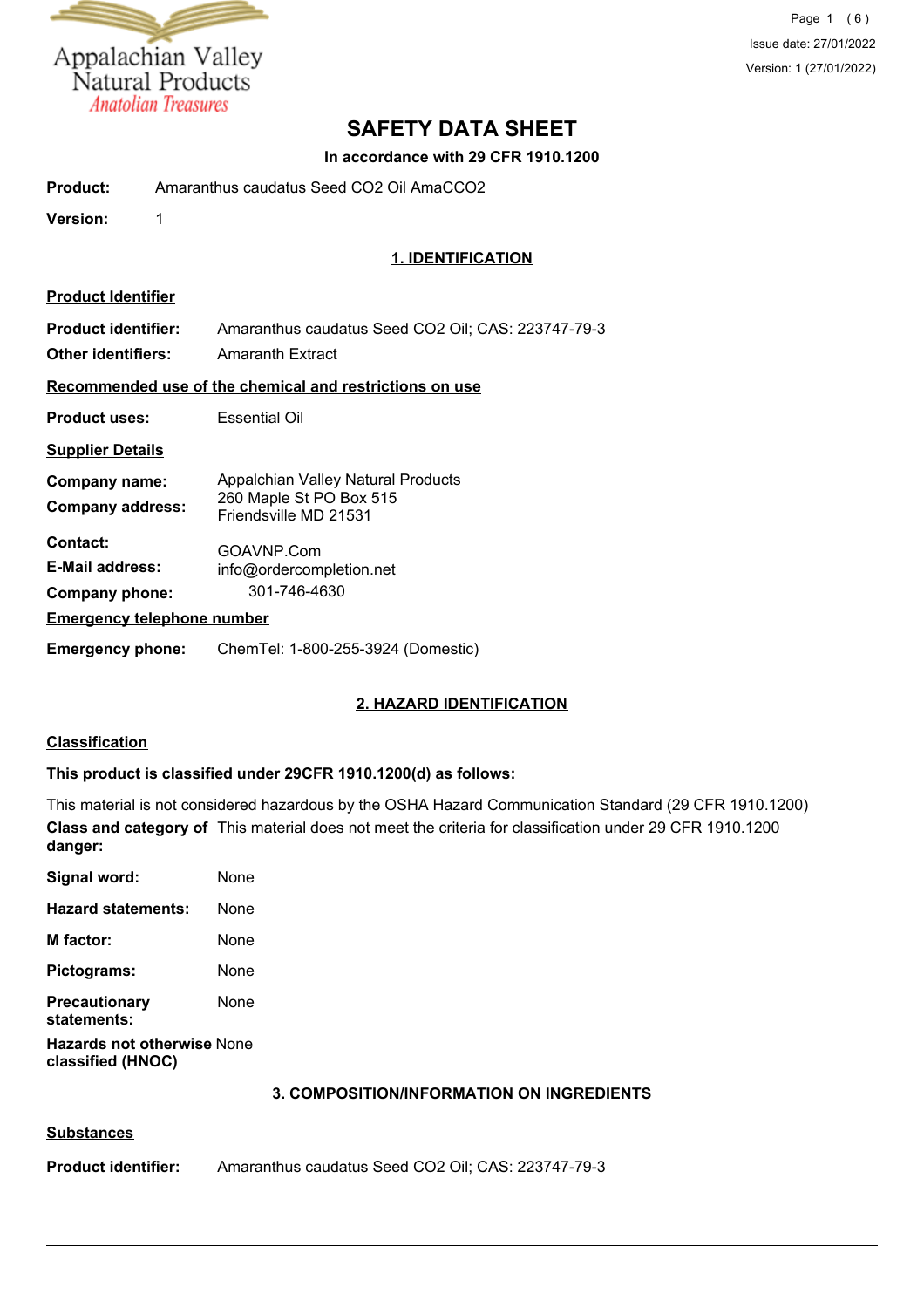Page 2 (6) Issue date: 27/01/2022 Version: 1 (27/01/2022)

# **SAFETY DATA SHEET**

#### **In accordance with 29 CFR 1910.1200**

**Product:** Amaranthus caudatus Seed CO2 Oil AmaCCO2

**Version:** 1

## **4. FIRST-AID MEASURES**

#### **Description of first aid measures**

**Inhalation:** Remove from exposure site to fresh air, keep at rest, and obtain medical attention.

**Eye exposure:** Flush immediately with water for at least 15 minutes. Contact physician if symptoms persist.

Remove contaminated clothes. Wash thoroughly with soap and water. Contact physician if irritation persists. **Skin exposure:**

**Ingestion:** Rinse mouth with water and obtain medical attention.

## **Most important symptoms and effects, both acute and delayed**

Treat symptomatically

#### **Indication of immediate medical attention and special treatment needed, if necessary**

Treat symptomatically

# **5. FIRE-FIGHTING MEASURES**

#### **Extinguishing media**

Suitable media: Carbon dioxide, Dry chemical, Foam.

#### **Specific hazards arising from the chemical**

In case of fire, may be liberated: Carbon monoxide, Unidentified organic compounds.

#### **Protective Equipment and Precautions for Firefighters**

In case of insufficient ventilation, wear suitable respiratory equipment.

# **6. ACCIDENTAL RELEASE MEASURES**

#### **Personal precautions, protective equipment and emergency procedures:**

Avoid inhalation. Avoid contact with skin and eyes. See protective measures under Section 7 and 8.

# **Methods and material for containment and cleaning up:**

Remove ignition sources. Provide adequate ventilation. Avoid excessive inhalation of vapours. Contain spillage immediately by use of sand or inert powder. Dispose of according to local regulations.

# **7. HANDLING AND STORAGE**

# **Precautions for safe handling:**

Keep away from heat, sparks, open flames and hot surfaces. - No smoking. Use personal protective equipment as required. Use in accordance with good manufacturing and industrial hygiene practices. Use in areas with adequate ventilation Do not eat, drink or smoke when using this product.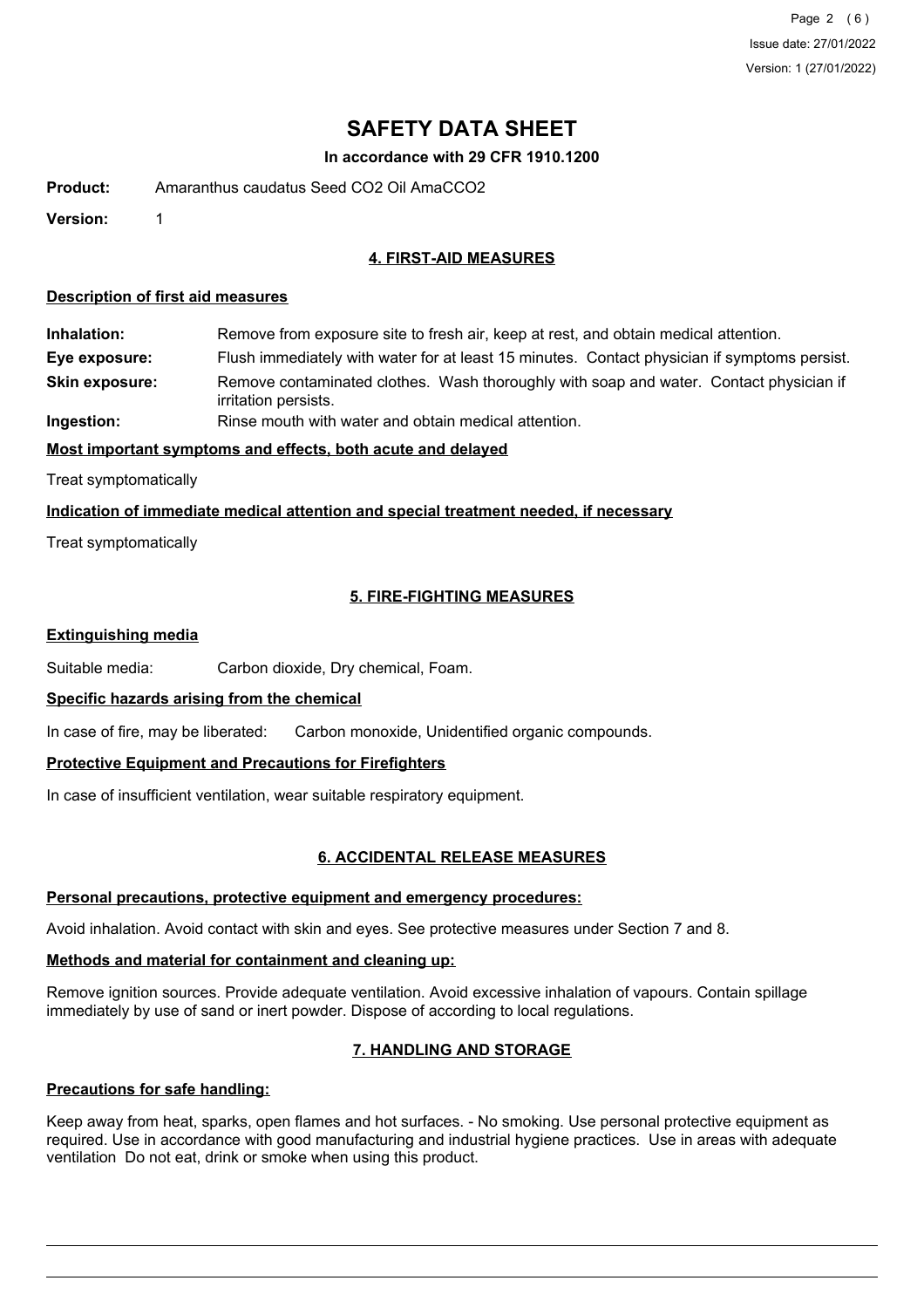Page 3 (6) Issue date: 27/01/2022 Version: 1 (27/01/2022)

# **SAFETY DATA SHEET**

#### **In accordance with 29 CFR 1910.1200**

**Product:** Amaranthus caudatus Seed CO2 Oil AmaCCO2

**Version:** 1

#### **Conditions for safe storage, including any incompatibilities:**

Store in a well-ventilated place. Keep container tightly closed. Keep cool. Ground/bond container and receiving equipment. Use explosion-proof electrical, ventilating and lighting equipment. Use only non-sparking tools. Take precautionary measures against static discharge.

## **8. EXPOSURE CONTROLS/PERSONAL PROTECTION**

#### **Control parameters**

#### **Exposure guidelines**

This product does not contain any hazardous materials with occupational exposure limits established by the region specific regulatory bodies.

#### **Other exposure guidelines**

No information available

#### **Exposure controls**

#### **Engineering measures**

Showers, eyewash stations, ventilation systems.

#### **Individual protection measures, such as personal protective equipment**

#### **Eye/Face and Skin Protection**

Wear protective gloves/eye protection/face protection, and suitable protective clothing

#### **Respiratory protection**

If exposure limits are exceeded or irritation is experienced, NIOSH/MSHA approved respiratory protection should be worn. Positive-pressure supplied air respirators may be required for high airborne contaminant concentrations. Respiratory protection must be provided in accordance with current local regulations. A NIOSH-approved air-purifying respirator with an organic vapor cartridge or canister may be permissible under certain circumstances where airborne concentrations are expected to exceed exposure limits. Protection provided by air-purifying respirators is limited. Use a positive pressure, air-supplied respirator if there is any potential for uncontrolled release, exposure levels are not known or any other circumstances where air-purifying respirators may not provide adequate protection.

#### **Hygiene measures**

Handle in accordance with good industrial hygiene and safety practice.

#### **9. PHYSICAL AND CHEMICAL PROPERTIES**

#### **Physical and chemical properties**

| Appearance:                     | Not determined |
|---------------------------------|----------------|
| Odor:                           | Not determined |
| Odor threshold:                 | Not determined |
| pH:                             | Not determined |
| Melting point / freezing point: | Not determined |
| Initial boiling point / range:  | Not determined |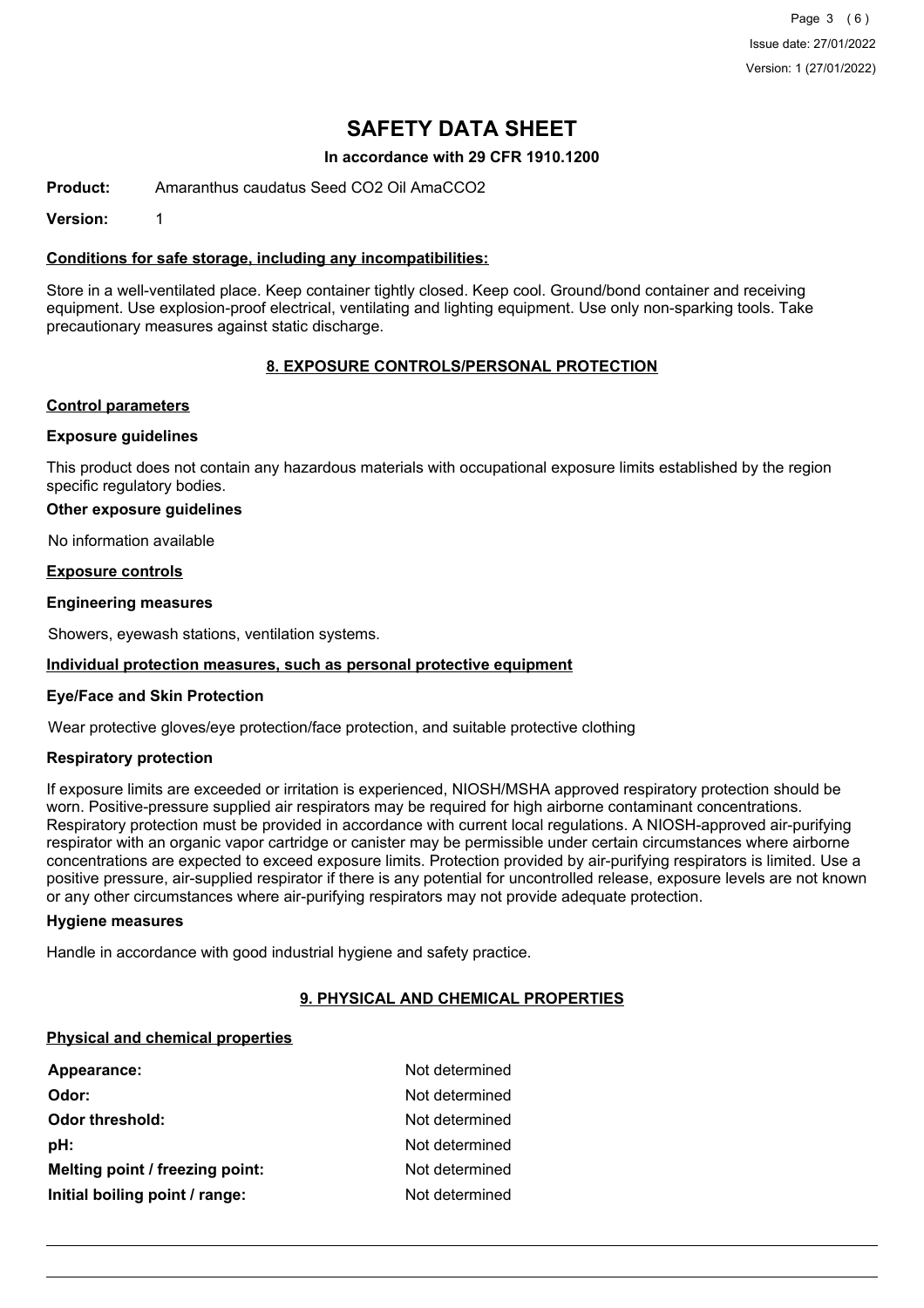Page 4 (6) Issue date: 27/01/2022 Version: 1 (27/01/2022)

# **SAFETY DATA SHEET**

#### **In accordance with 29 CFR 1910.1200**

**Product:** Amaranthus caudatus Seed CO2 Oil AmaCCO2

**Version:** 1

| Flash point:                                  | 248 °F / 120 °C                              |  |  |  |
|-----------------------------------------------|----------------------------------------------|--|--|--|
| <b>Evaporation rate:</b>                      | Not determined                               |  |  |  |
| Flammability (solid, gas):                    | Not determined                               |  |  |  |
| Upper/lower flammability or explosive limits: | Product does not present an explosion hazard |  |  |  |
| Vapor pressure:                               | Not determined                               |  |  |  |
| Vapor density:                                | Not determined                               |  |  |  |
| <b>Relative density:</b>                      | Not determined                               |  |  |  |
| Solubility(ies):                              | Not determined                               |  |  |  |
| Partition coefficient: n-octanol/water:       | Not determined                               |  |  |  |
| Auto-ignition temperature:                    | Not determined                               |  |  |  |
| <b>Decomposition temperature:</b>             | Not determined                               |  |  |  |
| Viscosity:                                    | Not determined                               |  |  |  |

# **Other information:** None available

### **10. STABILITY AND REACTIVITY**

#### **Reactivity:**

Presents no significant reactivity hazard, by itself or in contact with water.

#### **Chemical stability:**

Good stability under normal storage conditions.

# **Possibility of hazardous reactions:**

Not expected under normal conditions of use.

#### **Conditions to avoid:**

Avoid extreme heat.

#### **Incompatible materials:**

Avoid contact with strong acids, alkalis or oxidising agents.

# **Hazardous decomposition products:**

Not expected.

## **11. TOXICOLOGICAL INFORMATION**

#### **Information on toxicological effects**

This material does not meet the criteria for classification for health hazards under 29 CFR 1910.1200

Acute Toxicity Oral Not Applicable Acute Toxicity Dermal Not Applicable

Acute Toxicity: **Acute Toxicity:** Based on available data the classification criteria are not met.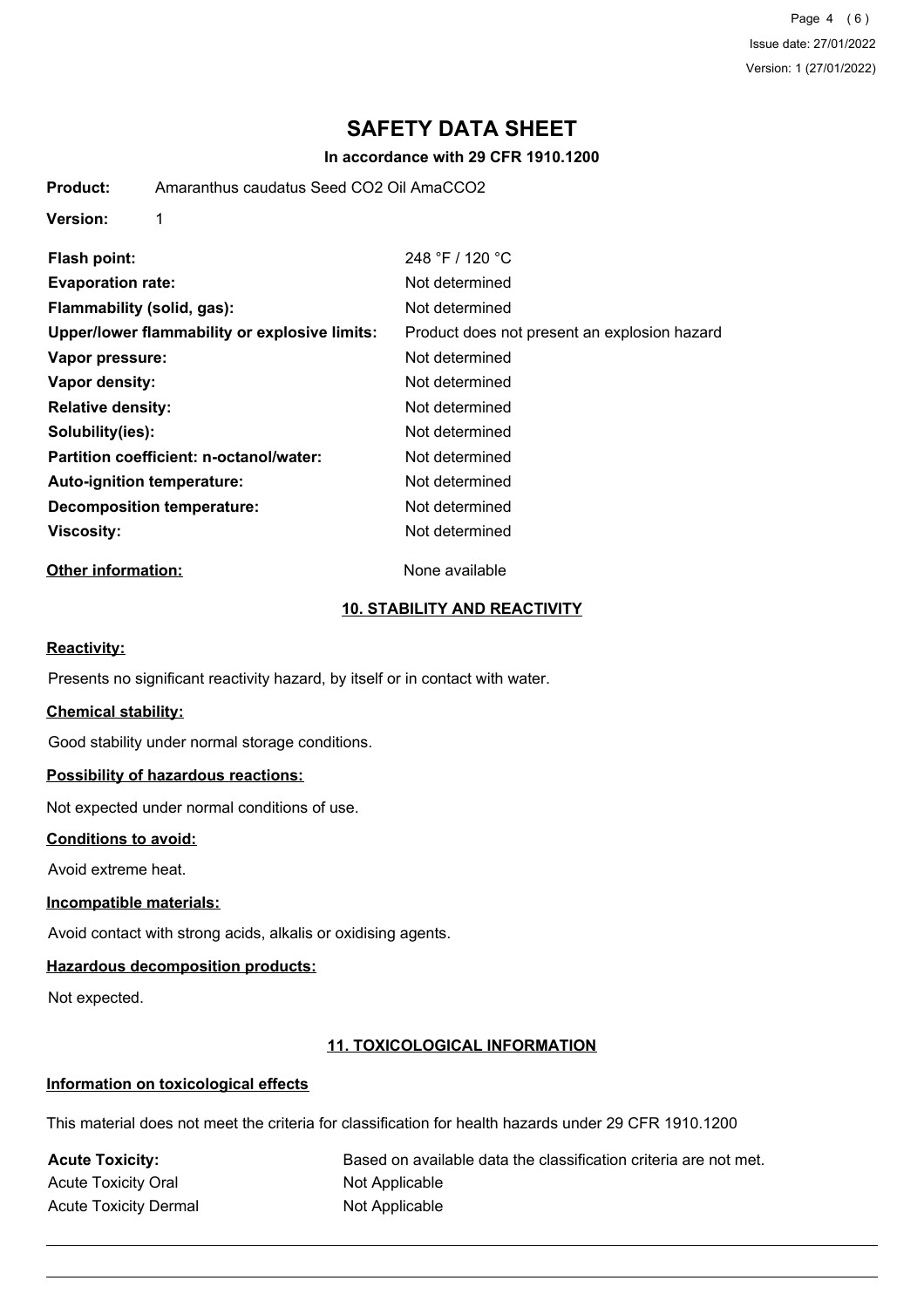Page 5 (6) Issue date: 27/01/2022 Version: 1 (27/01/2022)

# **SAFETY DATA SHEET**

## **In accordance with 29 CFR 1910.1200**

| Amaranthus caudatus Seed CO2 Oil AmaCCO2<br><b>Product:</b> |  |
|-------------------------------------------------------------|--|
|-------------------------------------------------------------|--|

**Version:** 1

| Acute Toxicity Inhalation                 | Not Available                                                    |
|-------------------------------------------|------------------------------------------------------------------|
| <b>Skin corrosion/irritation:</b>         | Based on available data the classification criteria are not met. |
| Serious eye damage/irritation:            | Based on available data the classification criteria are not met. |
| <b>Respiratory or skin sensitisation:</b> | Based on available data the classification criteria are not met. |
| Germ cell mutagenicity:                   | Based on available data the classification criteria are not met. |
| <b>Carcinogenicity:</b>                   | Based on available data the classification criteria are not met. |
| <b>Reproductive toxicity:</b>             | Based on available data the classification criteria are not met. |
| <b>STOT-single exposure:</b>              | Based on available data the classification criteria are not met. |
| <b>STOT-repeated exposure:</b>            | Based on available data the classification criteria are not met. |
| <b>Aspiration hazard:</b>                 | Based on available data the classification criteria are not met. |
| <b>Additional Information</b>             | None available                                                   |

#### **12. ECOLOGICAL INFORMATION**

| <b>Ecotoxicity:</b>               | Not available |
|-----------------------------------|---------------|
| Persistence and degradability:    | Not available |
| <b>Bioaccumulative potential:</b> | Not available |
| <b>Mobility in soil:</b>          | Not available |
| Other adverse effects:            | Not available |

# **13. DISPOSAL CONSIDERATIONS**

#### **Waste treatment**

Dispose of in accordance with local regulations. Avoid disposing into drainage systems and into the environment. Empty containers should be taken to an approved waste handling site for recycling or disposal.

## **14. TRANSPORT INFORMATION**

|                                       | <b>14.1 UN</b><br>number: | 14.2 UN Proper Shipping Name: | 14.3<br><b>Transport</b><br>hazard<br>class(es): | <b>Sub Risk:</b> | 14.4. Packing<br>Group:  |
|---------------------------------------|---------------------------|-------------------------------|--------------------------------------------------|------------------|--------------------------|
| <b>UN Model</b><br><b>Regulations</b> | None                      | $\blacksquare$                |                                                  |                  | $\overline{\phantom{a}}$ |
| <b>US DOT</b>                         | None                      | $\blacksquare$                |                                                  |                  | $\blacksquare$           |
| US DOT (Bulk)                         | None                      | $\blacksquare$                |                                                  |                  | $\,$ $\,$                |
| <b>IMDG</b>                           | None                      | $\overline{\phantom{a}}$      |                                                  |                  | $\blacksquare$           |
| ADR, RID, ADN                         | None                      | $\,$ $\,$                     |                                                  |                  | $\blacksquare$           |
| <b>ICAO TI</b>                        | None                      | $\blacksquare$                |                                                  |                  | $\overline{\phantom{a}}$ |